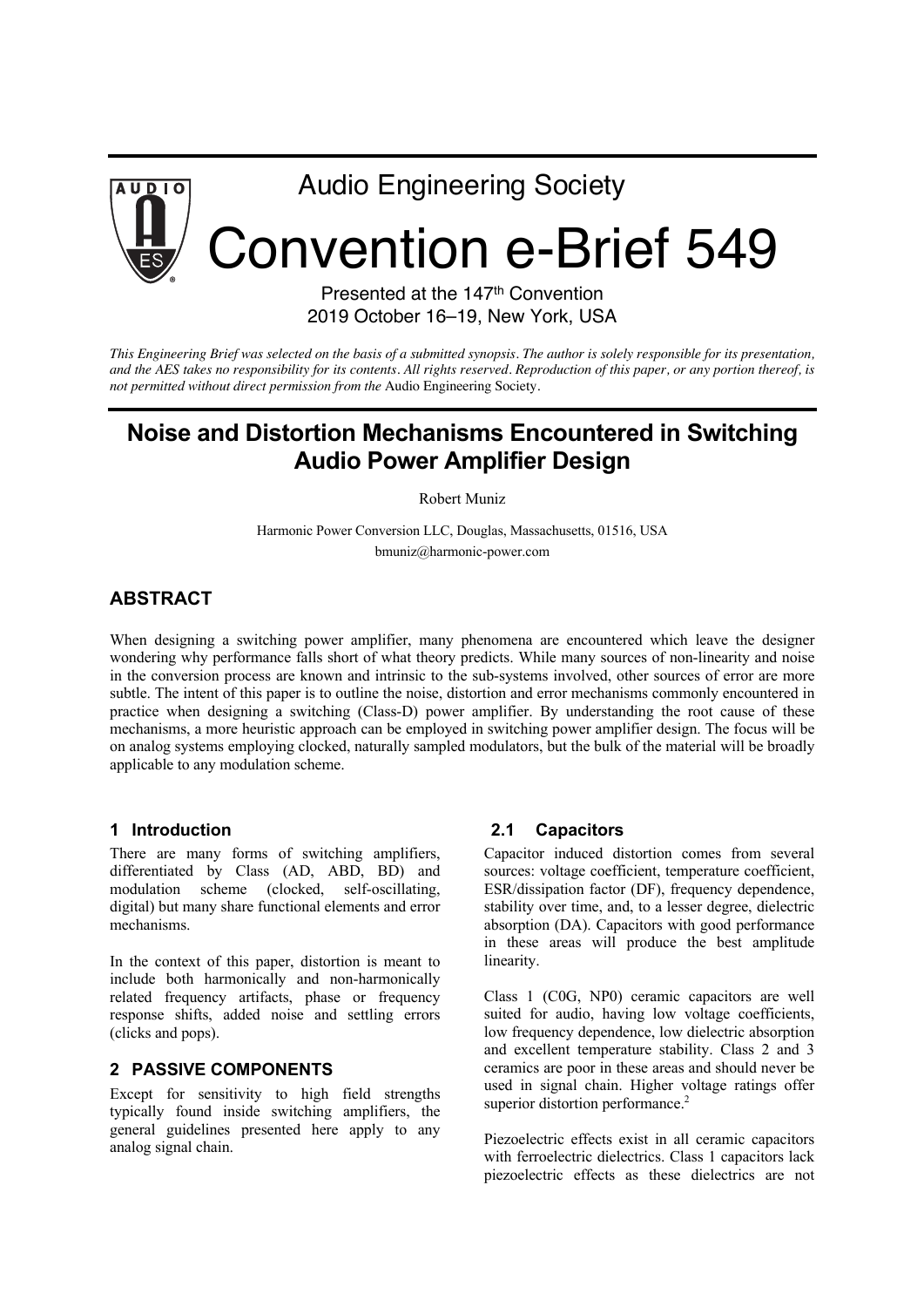ferroelectric. Class 2 or 3 used as pulsed DC or signal detection may produce audible noise. Lowering the stress with a higher voltage rated part may help. 3

Film capacitors in general have low voltage coefficients, low DF, and good long-term stability but their temperature stability and DA are strongly related to their dielectric and construction technique.

The two film construction types are Metalized Film and Film-Foil (AKA Metal Foil). Film-Foil use actual metal foil whereas Metalized Film use vacuum deposited aluminum. Film-Foil has lower ESR and DF than Metalized Film and is preferred for audio use.

Wound films introduce a nonlinear inductive component which can vary reactance with amplitude and be sensitive to stray fields prevalent in switching amplifiers. Opt instead for stacked films.

The following dielectrics are available in film caps:

| Polyester (Mylar)                |
|----------------------------------|
| Polyphenylene-sulfide            |
| Polypropylene                    |
| Polystyrene                      |
| Polyethylene naphtholate         |
| Polytetrafluoroethylene (Teflon) |
| Polycarbonate                    |
| Polyimide                        |
|                                  |



Figure 1. Shows how temperature coefficient varies among some popular capacitor types. 4

Overall, PS, PE and PTFE are recommended for high performance analog design. <sup>1</sup> Where smaller capacitance values are required, several Class 1 ceramics in parallel perform better in many cases.

Where a large capacitance is needed, such as DC blocking, electrolytics are commonly employed. Having good voltage stability, they exhibit poor DA. When used as a DC block, fc should be set at least an order of magnitude lower than 20Hz. Too low a corner frequency can result in settling errors which manifest as start-up and shut-down clicks and pops. Metal cans of electrolytics can pick up stray fields.

To minimize temperature coefficient effects, choose components with low DF. Prevent small, low mass parts such as SMT ceramic or film capacitors from thermally coupling to resistors or active devices which may result in nonlinearities related to the capacitor's temperature coefficient.

# **2.2 Resistors**

Resistor induced distortion comes from the resistor's voltage and temperature coefficients. While related, they exist as separate mechanisms.

Thermal modulation is the dominant source of resistors distortion, typ. 3rd harmonic. <sup>2</sup> Physically small resistors or those run close to their power limit, can thermally track signal excursions. The problem generally occurs in the 5 to 200Hz range. Related to  $V^2/R$ , smaller values inherently perform worse. This runs counter to noise considerations, where smaller values produce less noise. Use larger SMT packages and limit the power to SMT devices to <20mW peak buy using series-parallel devices.

Resistors have voltage coefficients, where the voltage gradient causes the resistivity to change, independent of power. Keep the voltage across the resistor low by using multiple resistors in series.

SMT resistors are available as either thick film or thin film. Thin film resistors are more accurate, have better temperature coefficient, are more stable and exhibit lower current noise and frequency stability compared to their thick film counterparts.

Metal foil resistors are a good choice for DC but show greater thermal modulation than there temp co may suggest. Metal films are akin to thin films and share many of the same advantages.

Wire would resistors are not recommended for audio due to their ability to pick up stray fields. Noninductive winding technique such as Ayrton-Perry still exhibit some inductance and should be avoided.

The Barkhausen effect produces low level magnetic domain induced distortion responsible for resistor induced noise measured in excess of the predicted thermal value.4

# **2.3 Inductors**

An air core inductor is the most linear core possible, though large inductance values require the use of relatively nonlinear, high permeability cores to minimize turns and leakage inductance. When air core inductors are used, they should be distanced from ferromagnetic materials which affect linearity.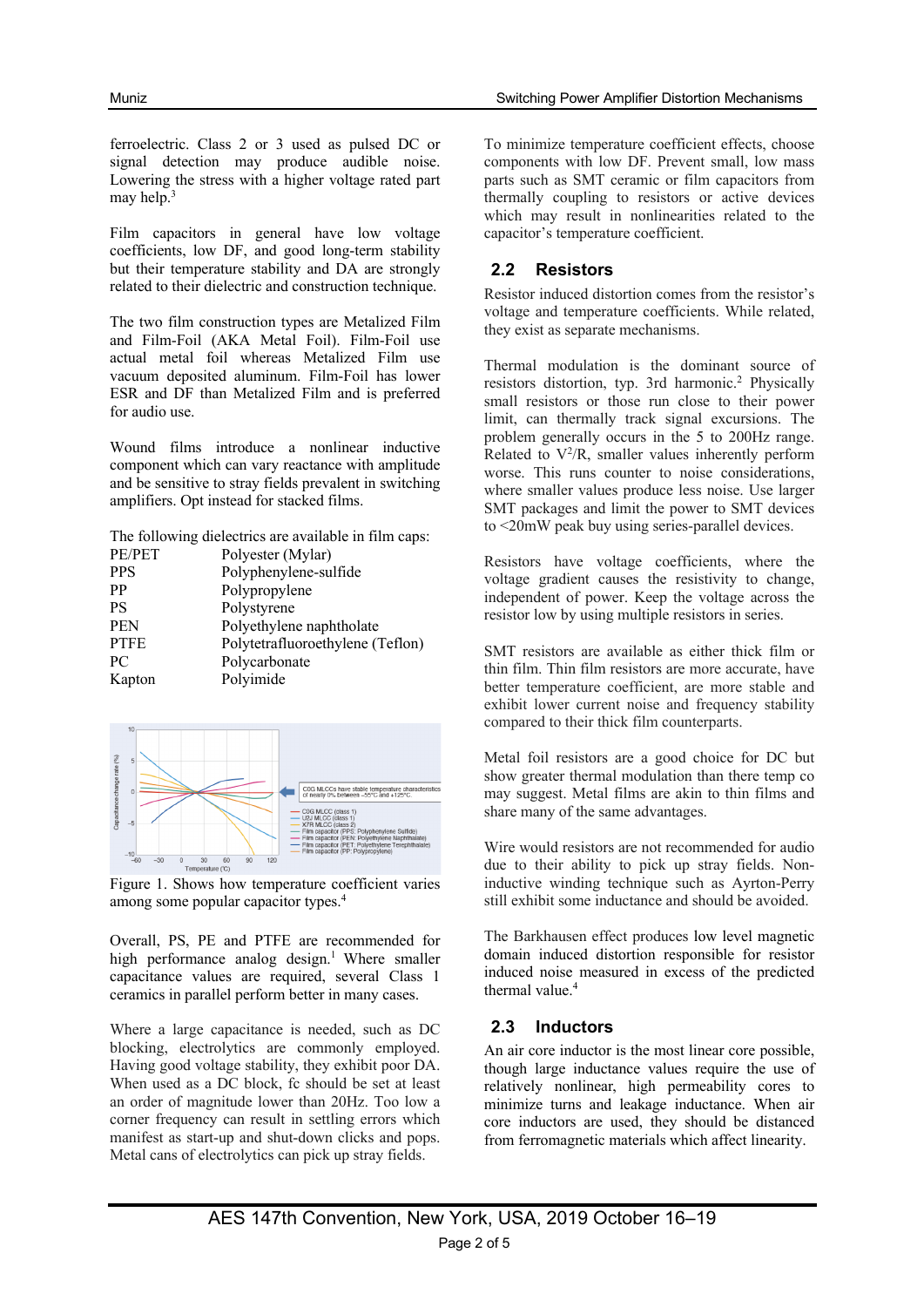Ferrites on amplifier inputs should be distanced from ferromagnetic materials such as screws, connectors and chassis. Keep adjacent inductors at 90-degree to each other to minimize coupling.

For audio distribution transformers where high permeability is desired, high Nickle content alloys are used. High resistivity of the magnetic material and low hysteresis and eddy current loss are desirable so that overall core losses are minimized.<sup>5</sup>

Inductors used in crossover networks use air cores and, for larger inductances, laminated iron bars. Thought the core is nonlinear, most of the energy is stored in the air gap, which dominates the linearity.

Switching amplifier reconstruction filters use either powdered iron or gapped ferrites. Typical Powdered Iron materials are Micrometals #2 and #14 which have low core and hysteresis loss and high BH linearity. Toroidal construction is typically employed to contain magnetic fields. Multiple inductors should be kept apart or at 90 degrees from each other.

Using powdered iron cores, an amplifier's THD+N measures lowest on a new core then settles to a slightly higher value with subsequent measurements. It's been proposed that the mechanism behind this observed phenomenon is residual flux in the core, but this has not been substantiated to my knowledge.

Inductors employing gapped ferrite store the majority of the energy in a large air gap. This technique exploits the linearity of air, while retaining the high permeability of the Ferrite. The fringing flux associated with the large air gap can couple to the winding, increasing losses and introducing nonlinearity through proximity effects. The situation is manageable by distributing the gap or spacing the winding sufficiently away from the gap(s) to avoid being affected.

Compared to Powdered Iron designs, the gapped ferrite is free of residual flux concerns, promises slightly better linearity but tends to be slightly larger and potentially less space efficient given its form factor. It can also utilize self-shielding cores.

#### **3 DIODES**

Input TVS diodes used to protect against ESD may begin to partially conduct as the voltage approaches their breakdown rating. Ensure these parts have ample voltage margin to avoid conduction through the full intended voltage and temperature range. A similar concern is the leakage of input clamping diodes. Low leakage types should be chosen or use a diode connected transistor instead.

#### **4 OP AMPS**

Phase inversion can occur when the input stage is driven outside it's specified range. Causes include using progressive stages run from different supplies or those having OP swings greater than the following part's IP stage range. Input clamping diodes can be used. Ensure there is a current limiting element to protect these diodes during overload.

Inverting topologies will show lower  $2<sup>nd</sup>$  harmonic distortion above 5KHz. <sup>1</sup> Having one input leg grounded also helps reject common mode noise. If a NI topology is used, balance the source impedance on both legs to help reject common mode noise, lower distortion and reduce current induced offsets.

Op amp THD+N curves are measured at specific levels and may be meaningless at higher currents and loads which the part may also be rated for.

Pull any signal detection networks directly at output of op amps, before coupling caps. The transient loading of these types of circuits will pull against any finite source impedance and create distortion.

AM modulated noise can get onto the output of an op amp above its loop crossover frequency where the output impedance is very high. Noise passes unimpeded through the feedback network to the input where, due to the P-N junctions if the bipolar input stage, act as an AM demodulator. The lower frequency demodulated components then reappear on the output. This same mechanism is equally applicable to noise getting in through other paths.

An effective solution is to use FET input op amps which are free of demodulation effects. Alternately, resistance can be added in series with each input leg to limit currents and work with the op amp's input capacitance. HF filtering can lower the loop bandwidth and make the op amp more sensitive. A PI filter can be added directly at the op amp output.

#### **5 COMPARATORS**

Pulse width distortion (PWD) occurs when the switching transitions from  $L\rightarrow H$  or  $H\rightarrow L$  do not occur at the same relative points in time. PWD results from the *difference* in propagation delay between H and L going edges. This effect is greatest with small signals operating near 50%D and is a function of temperature, loading and overdrive.

Propagation delay changes the phase response of control loops, affecting self-oscillator switching frequency and clocked modulator control dynamics.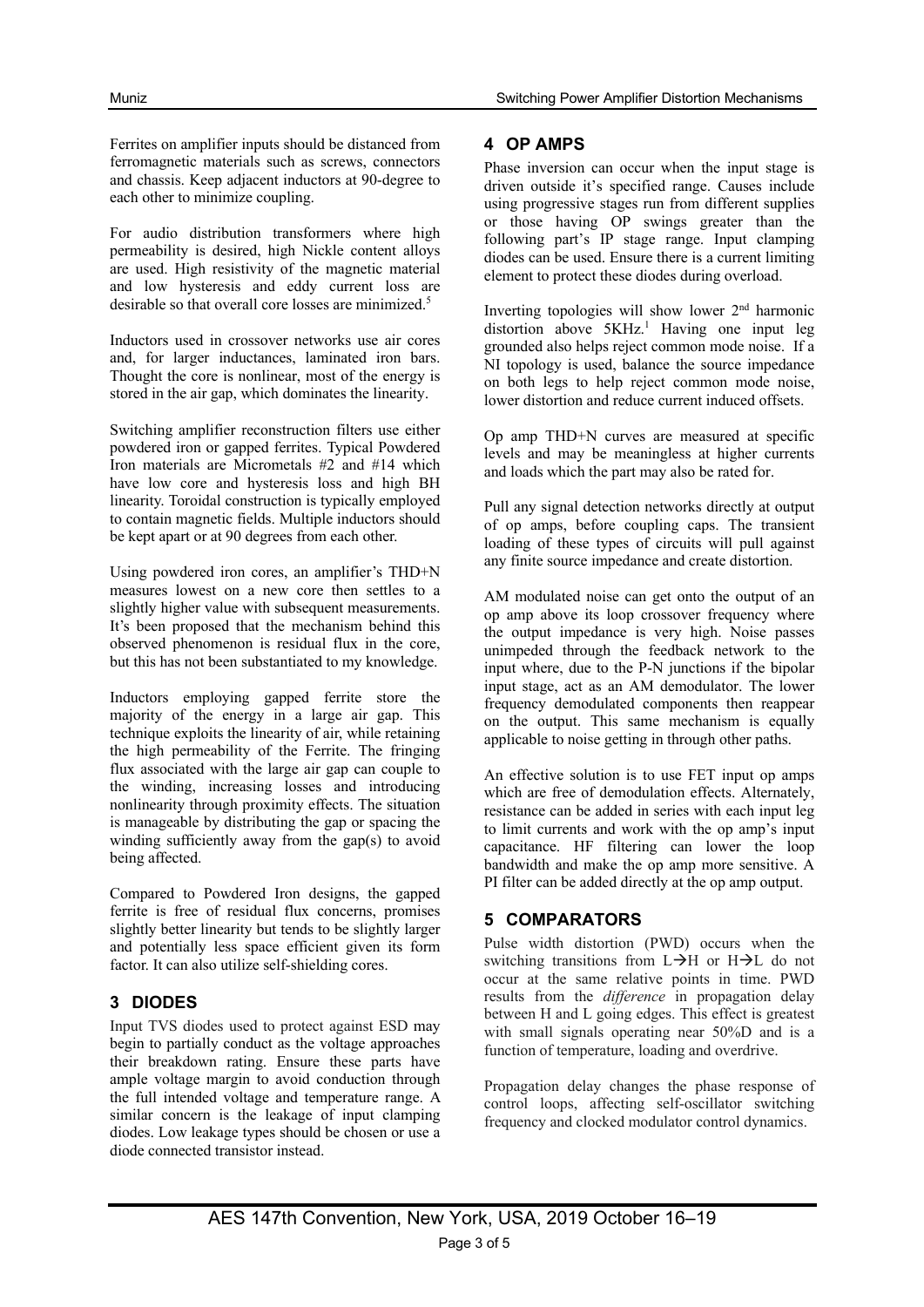Both absolute and relative propagation delays are functions of input overdrive and vary as the driving signal moves through its voltage range.

A comparator is effectively a high gain op amp with no internal frequency compensation. Ein and Iin noise sources are intrinsic but rapid and well-defined crossing over of inputs negate their effects. Where noise comes into play is when relatively slowmoving signals exist at the comparator input. The trigger tracks the voltage of the noise, causing PWM jitter which translates to amplifier output noise.

Use relatively large signals at the comparator input for best noise and distortion. A triangle waveform using the maximum comparator input range minimizes noise and contributes to increased effective overdrive, helping to minimize propagation delay.

The output swing of an op amp may exceed the input common mode (IPCM) range of the comparator it is driving. Input transitions occurring outside this range can be non-deterministic and may change with temperature or device lot. Pad the op amp output if necessary.

#### **6 MODULATOR DISTORTIONS**

Foldback distortion is inherent to the modulation process. Intermodulation products manifest as sidebands on either side of fs at integer multiples of the modulating signal. Spectra differs somewhat between class AD and BD amplifiers, but the fundamental mechanism remains (Fig. 2).



Figure 2: Intermodulation products spectral content

Intermodulation products are a function of fs and fm and are not necessarily harmonically related to fm. Increasing the switching frequency pushes higher order IM terms farther out of the audio spectrum.

Amplitude of these foldback distortion products, especially high order components which lie closest to the audio spectrum, increase with increasing duty cycle (Fig 3).





Figure 3: Intermodulation product amplitude v D

In clocked systems, non-linearity of the triangle wave directly contributes to distortion. To convert an ideal square wave to an ideal triangle wave requires zero phase shift *changes* from the fundamental upwards. If the fundamental lies within the integrator's stopband transition, where phase is still moving from 0 to -90 degrees, distortion will result. Signals below the fundamental only contribute to the noise floor exiting the comparator.

Clock jitter directly contributes to noise exiting the comparator. If many stages of asynchronous division are used, uncertainty of the successive gates adds up and increases noise. Use a low frequency, low jitter clock and a synchronous counter for divisions.

# **7 CONTROL LOOP DISTORTION**

An open loop naturally sampled modulator is theoretically perfect. When feedback is applied around the modulator, two distortion mechanisms appear: a DC nonlinearity caused by pulse width distortion and a nonlinear time shift of the pulse edges.7 Schemes exist to address this issue.7,8,9

Post-filter global feedback reintroduces any ripple present on the output back to the input of the modulator, reducing the linearity of the modulator.

To minimize the noise introduced by the control loop, the largest amount of gain in the loop should be placed as close as possible to the beginning of the forward signal chain. The closer this gain is placed to the output, the less ability the loop has to correct inter-stage noise sources.

A switching amplifier is a sampled data system and is subject to the same Nyquist limitations any such system is bound by. Care should be taken to incorporate some form of anti-aliasing filter to the signal entering the amplifier and to suppress noise outside the Nyquist frequency from entering the feedback loops. Modulated high frequency signals